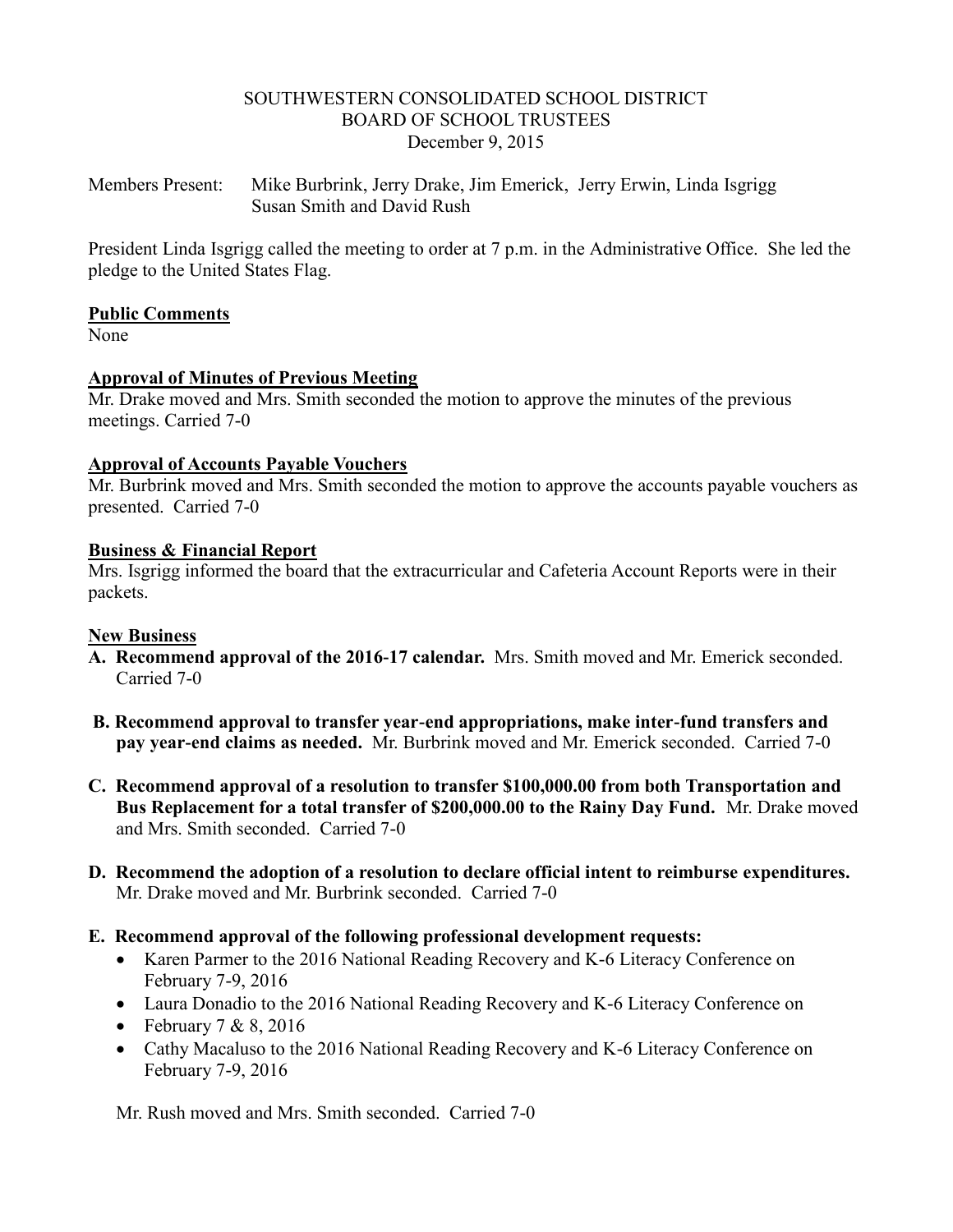**F. Recommend approval for the FFA to compete in the State Crops and Forestry Contest on December 11 & 12, 2015 in West Lafayette, Indiana.** Mr. Emerick moved and Mrs. Smith seconded. Carried 7-0

# **G. Recommend acceptance of the following donations:**

- \$1,500.00 from the Southwestern Hometown Community Fund for the Greenhouse Project
- \$10,000.00 from Rush Shelby Energy for the Greenhouse Project
- \$50.00 from Mt. Gilead Baptist Church to the Spartan Cupboard
- \$150.00 from Mt. Auburn Christian Church to the Spartan Cupboard
- \$3,000.00 from the Shelby County Commissioners to the Spartan Cupboard
- \$110.25 from the Southwestern Athletic Booster Club to the athletic department for awards

Mr. Burbink moved and Mr. Emerick seconded. Carried 7-0

- **H. Recommend approval of revisions to the Wellness Policy.** Mr. Rush moved and Mrs. Smith seconded. Carried 7-0
- **I. Recommend approval for teachers to request funds generated from the Donor's Choose Charity providing the funds given online website are accepted by the board as donations and the funds are deposited in a Southwestern account.** This item was discussed and it was decided that Mrs. Bedwell would check with the State Board of Accounts to find out if this can be done and report back at the next meeting. Mr. Burbrink motioned to table this item upon further investigation. Mr. Emerick seconded. Item was tabled. 7-0

## **Reports and Presentations**

## **A. Principal Reports**

Mr. Edwards reported that the  $5<sup>th</sup>$  grade girls basketball team were runners-up and the  $6<sup>th</sup>$  grade girls basketball team were Shelby County Champs. He stated that he was very proud of the girls and the way they conducted themselves. He also stated that on Friday from 6-8 the Santa Fair would be held. Mr. Edwards said he would update everyone on Acuity at the next board meeting.

Mr. Chase reported that the girls basketball team was 5-0 in the Mid Hoosier Conference. While the boys team was 1-0 and Bryce Rowe set the single game scoring record of 46 points. Mr. Chase informed the board that the NAEP (Nations Report Card) scores indicated that Indiana didn't finish any lower then 4<sup>th</sup> or 8<sup>th</sup> in Math and Reading in the country; Indiana compared very well to other states. The NAEP representative commented on how polite, quiet, hard working and good at following directions our kids were.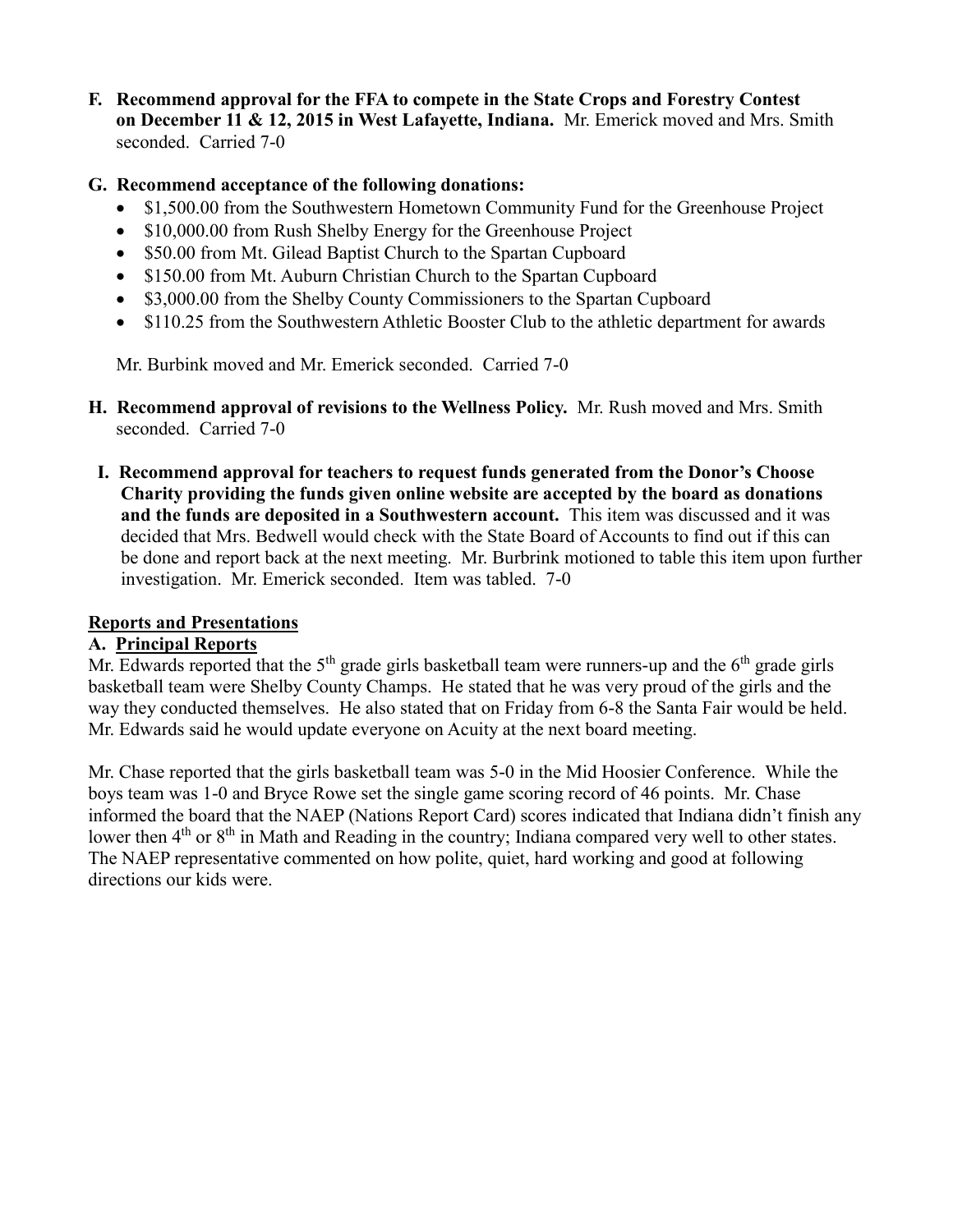## **Superintendent Report**

Dr. Maurer said that 53% of schools in Indiana with new ISTEP scores will be a D or F and 22% will be an A. This was opposite last year. Grades were miscalculated so earlier in the week grades were taken down and recalculated by IDOE. When the grades were brought back up, one of our buildings scored higher than they had before.

Dr. Maurer distributed the Johnson County Special Services Joint Agreement for the board members to examine before the next board meeting. She stated that it will no longer be called SSJCSS; it will now be EES (Early Educational Services). Because Clark Pleasant left the Co-op and Center Grove has turned in its intention to leave, this agreement sets the parameters if other schools decided to leave. Dr. Maurer will recommend this agreement be approved at the next board meeting. Dr. Maurer will refer back to this agreement at next month's meeting.

# **Personnel**

# **A. Staff Leaves/Resignations/Terminations**

- Resignation from Cortnee Hancock as our school nurse as of the end of the day on December 11, 2015
- Resignation from Kris Fortune as the assistant baseball coach

Mr. Emerick moved and Mr. Burbrink seconded. Carried 7-0

## **B. Recommendations to Hire**

- Vicki Beach to fill the Spanish position as a substitute during Mrs. Ramseth's maternity leave. After 15 days at substitute pay she will be paid \$330.13 per day. She has 32 years experience with a Masters Degree.
- Jessica Schlabach for \$37,500.00 per year for 185 days. This is an addition of 1 day for the nurse to come in before the first teacher day. She will begin on December  $10^{th}$ . She is an RN with a 2 year Associate's Degree.

Mrs. Smith moved and Mr. Burbrink seconded. Carried 7-0

# **C. Other**

Mr. Burbrink had a question regarding the bond issue. He asked what the amount would be for the bond. Mr. Harrold, board attorney, said that this will be determined at the public hearing but we will be asking for a bond not to exceed 2 million dollars.

## **Superintendent Comments**

Dr. Maurer offered her condolences to the family of Eric Manning, a former student of Southwestern Schools. Dr. Maurer congratulated Bryce Rowe for breaking the school record for the most points scored during a game. She also congratulated Ken "Butch" Gorrell for receiving the Indiana Basketball's Hall of Fame 2016 Men's Center Circle School Officials Award. Mr. Gorrell was a 1963 Southwestern graduate and participated in four sports. He held a record in the 200 yard dash and also received the All Sports Award three times.